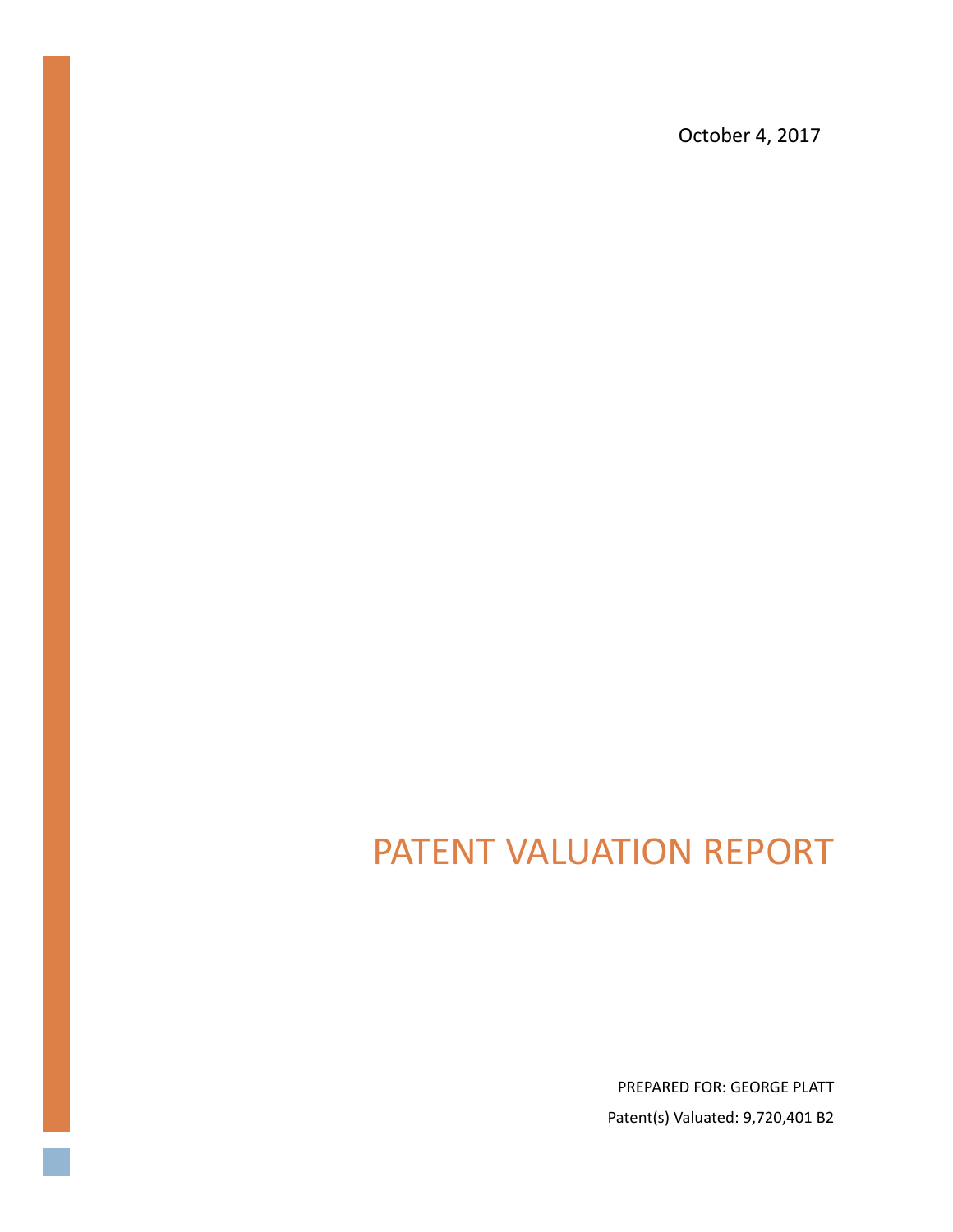

## **Table of Contents**

| $\label{eq:1} \mbox{Introduction} \,\, \ldots \,\, \ldots \,\, \ldots \,\, \ldots \,\, \ldots \,\, \ldots \,\, \ldots \,\, \ldots \,\, \ldots \,\, \ldots \,\, \ldots \,\, \ldots \,\, \ldots \,\, \ldots \,\, \ldots \,\, \ldots \,\, \ldots \,\, \ldots \,\, \ldots \,\, \ldots \,\, \ldots \,\, \ldots \,\, \ldots \,\, \ldots \,\, \ldots \,\, \ldots \,\, \ldots \,\, \ldots \,\, \ldots \,\, \ldots \,\, \ldots \,\, \ldots \,\, \ldots \,\, \ldots \,\,$ |  |
|-----------------------------------------------------------------------------------------------------------------------------------------------------------------------------------------------------------------------------------------------------------------------------------------------------------------------------------------------------------------------------------------------------------------------------------------------------------------|--|
|                                                                                                                                                                                                                                                                                                                                                                                                                                                                 |  |
|                                                                                                                                                                                                                                                                                                                                                                                                                                                                 |  |
|                                                                                                                                                                                                                                                                                                                                                                                                                                                                 |  |
|                                                                                                                                                                                                                                                                                                                                                                                                                                                                 |  |
|                                                                                                                                                                                                                                                                                                                                                                                                                                                                 |  |
|                                                                                                                                                                                                                                                                                                                                                                                                                                                                 |  |
|                                                                                                                                                                                                                                                                                                                                                                                                                                                                 |  |
|                                                                                                                                                                                                                                                                                                                                                                                                                                                                 |  |
|                                                                                                                                                                                                                                                                                                                                                                                                                                                                 |  |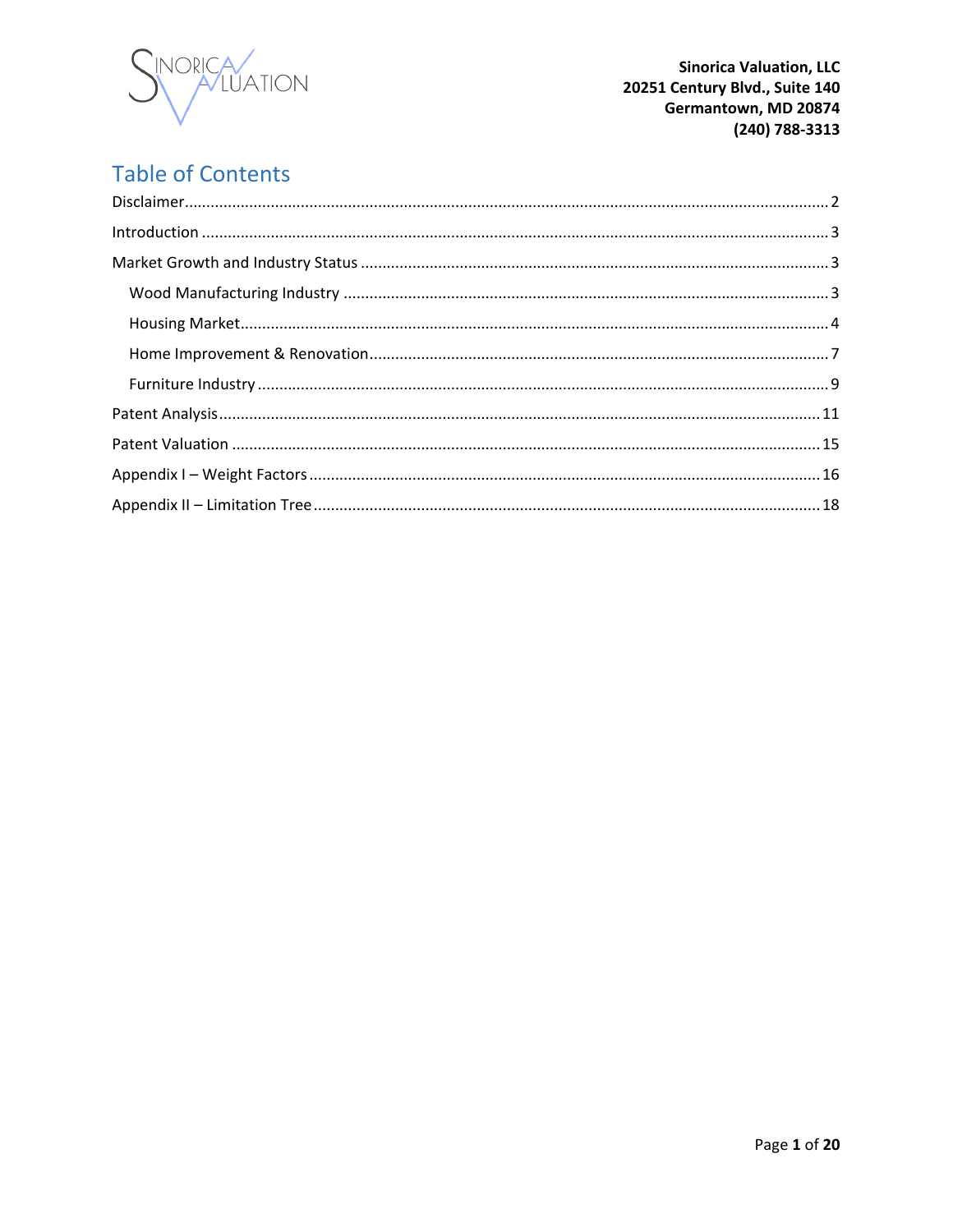

### <span id="page-2-0"></span>Disclaimer

The reader or anyone who is relying on this valuation analysis for any purpose is advised that the value outcome is absolutely subjective however based on the analyst's experiences and suggestions. All information contained herein are for reference and discussion only.

SINORICA VALUATION, LLC AND THE SIGNED ANALYST BEAR NO RESPONSIBILITIES TO GUARANTEE THE ACCURACY OF THE DATA NOR THE VALUE CONCLUDED IN FAVOR OR NOT IN FAVOR WHATSOEVER.

 $\overline{\mathscr{L}}$ 

October 4, 2017 Certified Patent Valuation Analyst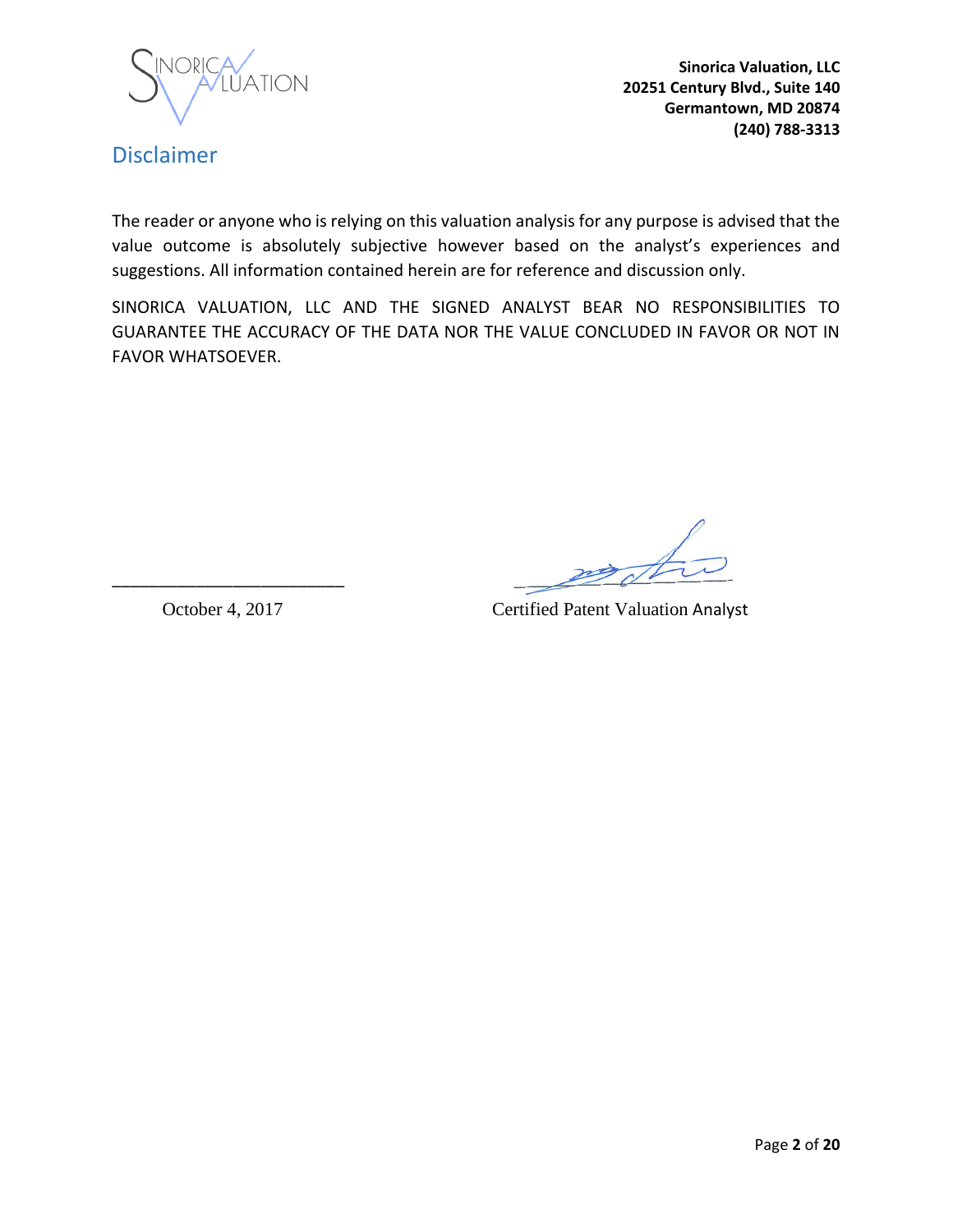

### <span id="page-3-0"></span>Introduction

The present invention "Method and System for Consumer Home Projects Ordering and Fabrication" under issued US Patent 9,720,401 covers a method and structure that offers to the general public access to true CAD/CAM envisioned as being integrated into select existing retail locations as value adding profit centers. The system deliverable being the capability to order from a library of customizable objects or to selectively design an original wood based product or project, and from that design perform tasks necessary for chosen completion levels. Machine readable instructions are generated for the tandem machining system employing a subtractive process to produce any variety of shapes or sizes from in stock or special-order merchandise. Accompanying these instructions, a means to attach store unit cost pricing for materials and additional labor options. Revenue generation will be derived from its use through leasing and licensing arrangements as well as library participation as defined in this report.

### <span id="page-3-1"></span>Market Growth and Industry Status

The patent analyzed in this valuation report pertains to the US lumber, construction, furniture, and home improvement and renovation industries. The substantial amounts of money flowing through these industries in the United States each year is assessed below and the relevance of the patent is assured given the necessity of the products and services this industry provides. The present patent covers an end-to-end innovative system with the potential to drastically improve retail processes and provide customers with value added benefits permeating through these industries and more. The sections below analyze the volume, trends, and growth in each of these potential industries to illustrate the market and revenue potential of the present patent.

#### <span id="page-3-2"></span>Wood Manufacturing Industry

The wood manufacturing industry in the US covers a wide variety of product lines. Due to growth in consumer spending and the housing sector including remodeling, new, and existing homes, the wood manufacturing industry has seen similar growth as well.

According to the US Bureau of Labor and Statistics, as of 2017 there are approximately 14,736 private industry wood product manufacturing establishments generating an approximate \$7 billion of revenue per annum with an average 2.4% industry growth. Though the industry has seen strong growth in demand and recovery from the economic downturn, there is simultaneously an increase in competition from substitute materials such as plastic and metal. Moving forward, the industry is expected to continue to grow at similarly steady rates as housing and renovation expenditures increase.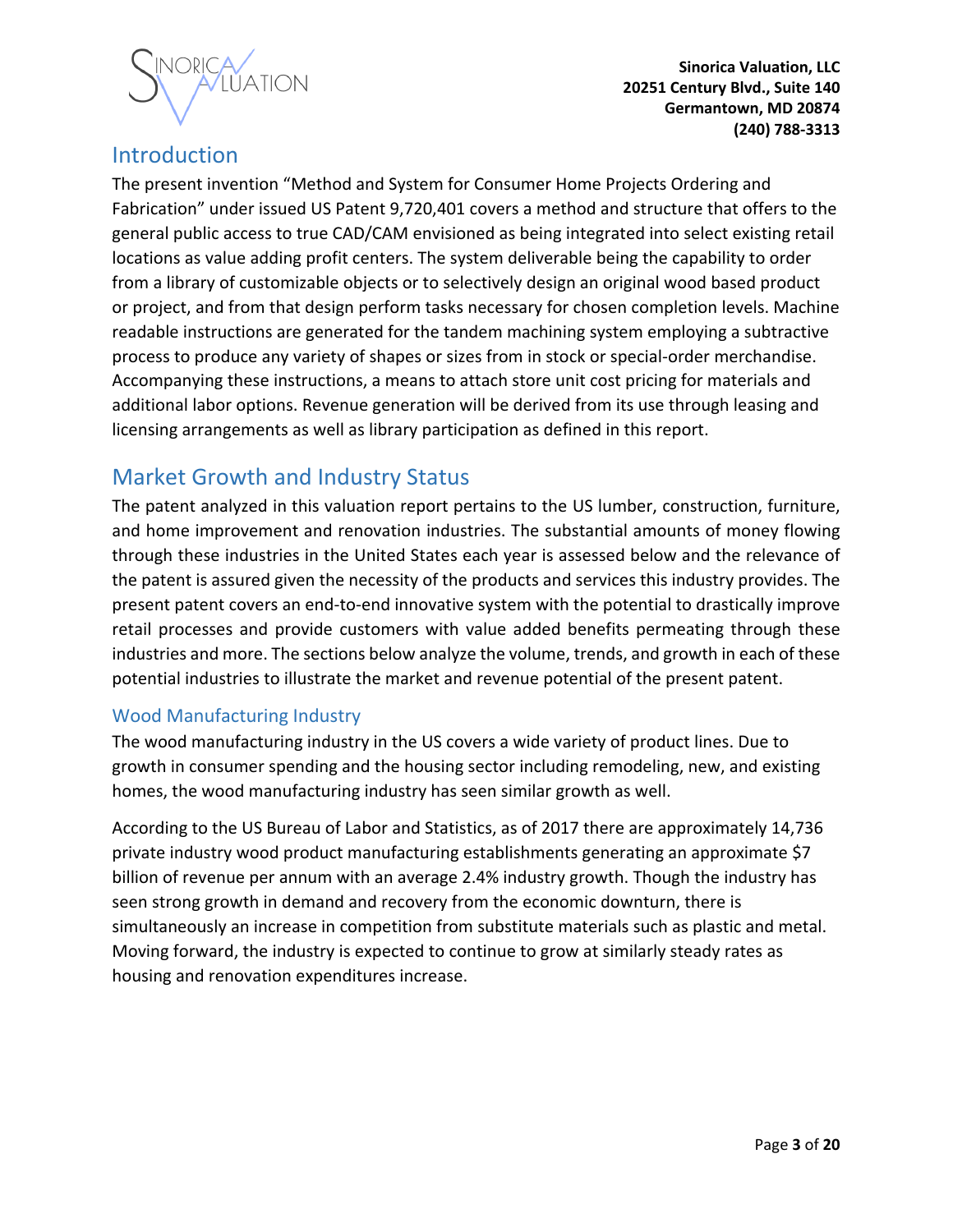

#### <span id="page-4-0"></span>Housing Market

Naturally, the housing market will have a direct trickling effect on the markets mentioned. In July of 2017, there were approximately 1.9 million existing homes for sale – a relatively low number which shows that the market is continuing to recover. Nonetheless, the overarching trend since 2012 has been a continual increase with over 6 million total new and existing home sales in 2016.



Source: National Association of Home Builders, U.S. Bureau of the Census, National Association of Realtors.

As the housing market continues to recover, the correlated markets relevant to the present invention grow in tandem. In July 2016, new single-family home sales in the US surged 31.3% YOY, seeing double-digit rate for a fourth consecutive month. Despite a slight slowdown in recent times, moving forward, experts predict that housing prices and demand will continue to push higher while mortgage rates remain low.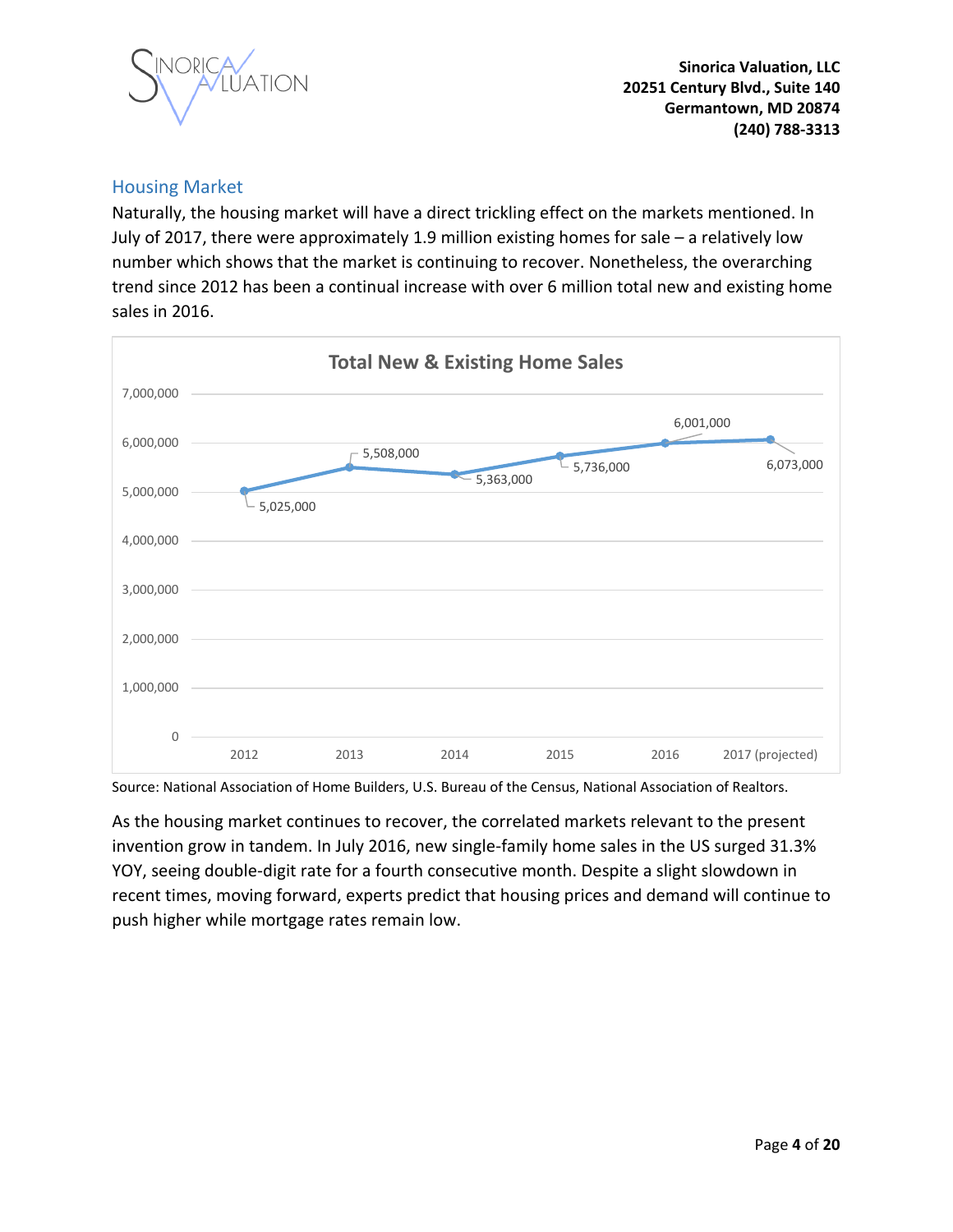

#### Lower for Longer



Interest rate on a conventional 30-year fixed rate mortgage, monthly

US mortgage rates continue to stay low, encouraging maximum mortgage and home purchasing activity – fostering recovery and growth in the housing markets.



New home construction in particular is recovering and is expected to at worst, continue steadily with this trend in the coming years. In 2016, nearly 1.7 million units were added nationwide – a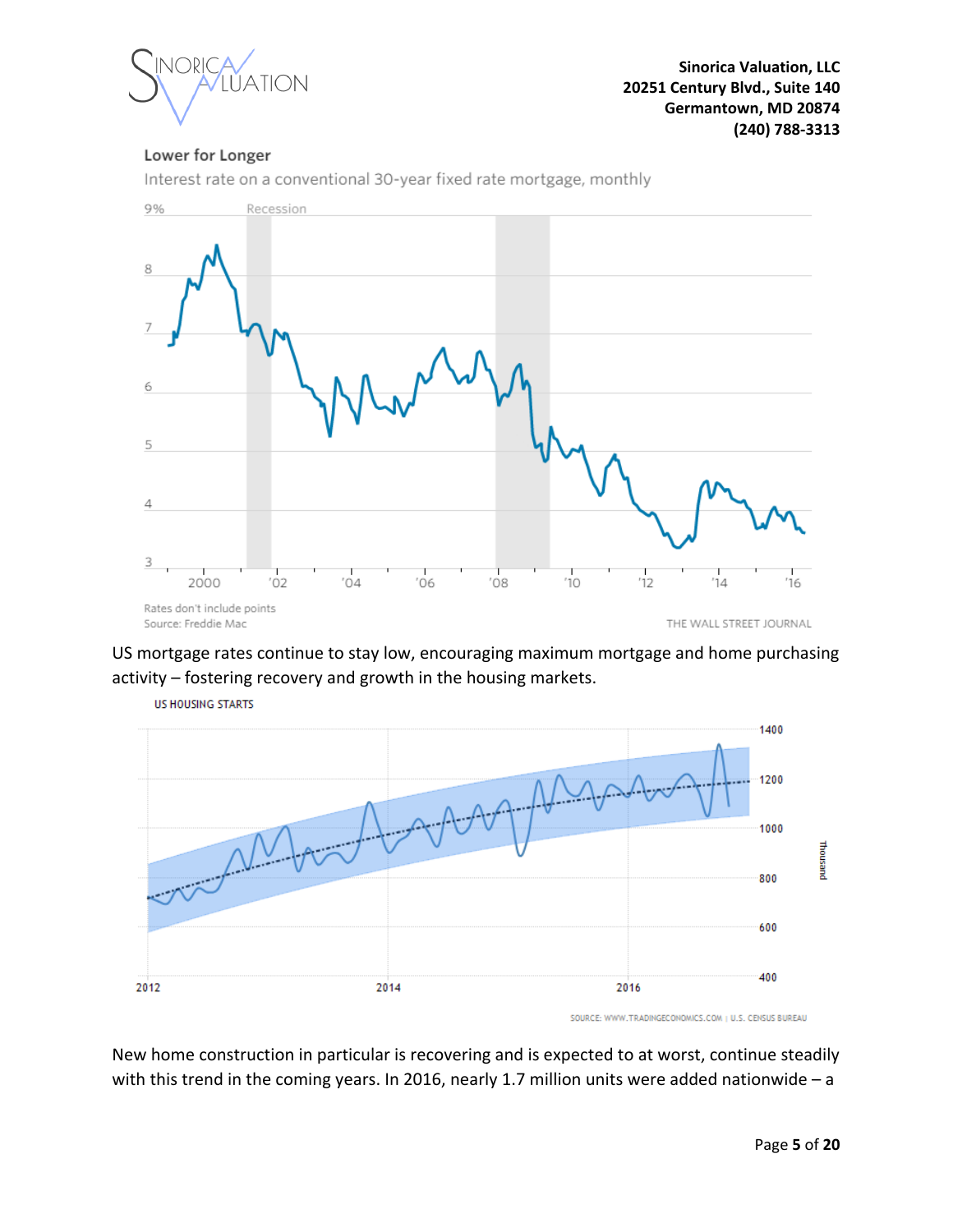

5.6% increase from the previous year and the  $7<sup>th</sup>$  straight year of gains. Although this shows strong recovery in the markets, it is still a relatively low volume compared to historical data.



Forisk Research Quarterly (FRQ) Q1 2016 US Housing Starts Outlook, Base Case



Demand and prices for "McMansions," large luxury homes, in particular are increasing.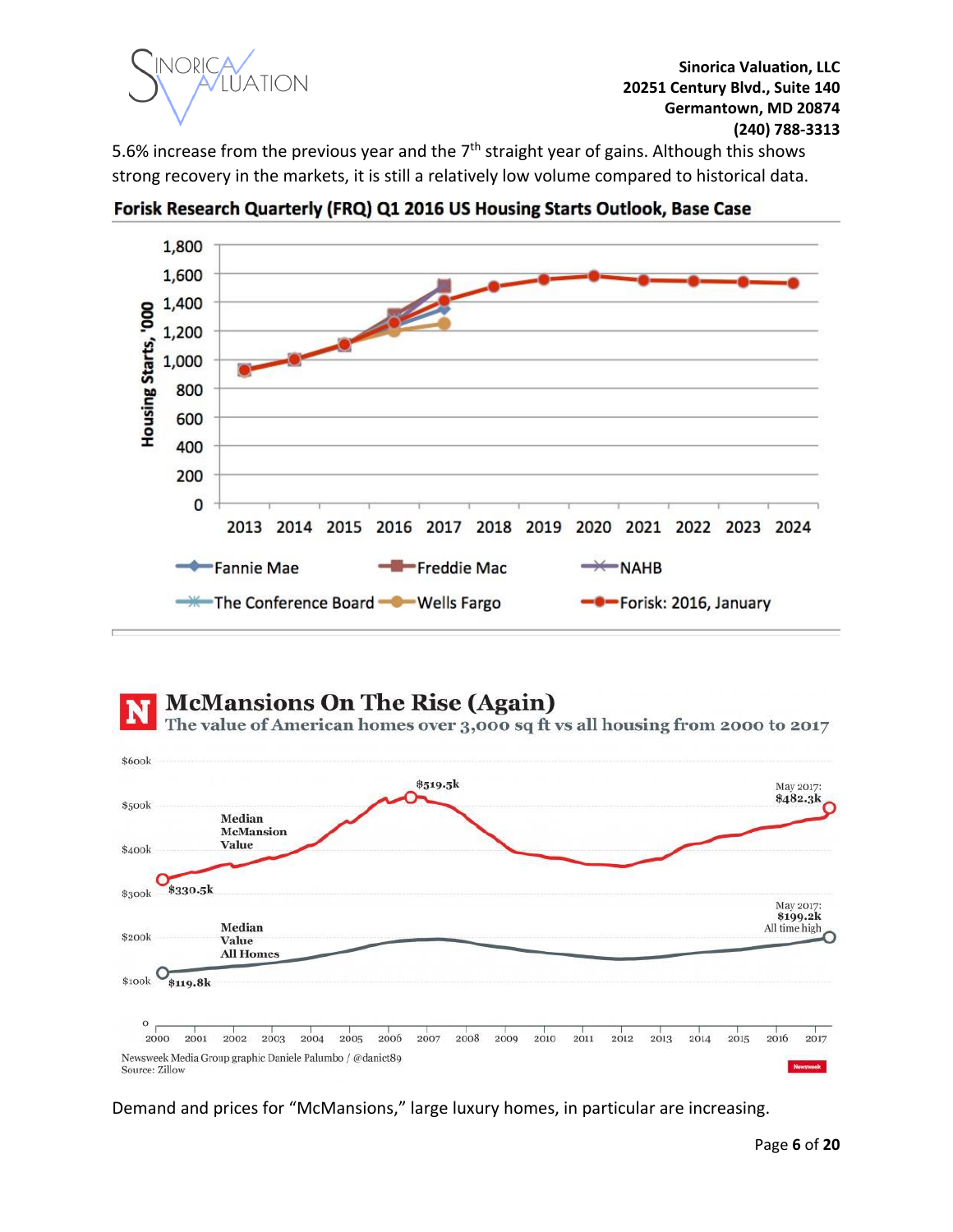

This market of luxury single family homes represents an ideal customer segment for the present invention, as these homeowners will have more space to fill, more reason to need custom made and ordered wood furniture, and more dedication and commitment to spending money to beautify their home. The present invention also will appeal to this market of upper class homeowners the most, allowing them to precisely customize their wood products and create their perfect home. On the construction side, this trend also means more demand for lumber in project areas as larger sized homes are being built.

One of the most important conclusions as the 2017 housing market draws to a close is the shortage of affordable housing in the country. According to the National Association of Realtors, there are not enough homes being built in relation to the population growth. As builders realize this gap in supply and demand and begin to ramp up new home starts, the resulting effect on the lumber and furniture industries will see similar projected growth rates.

#### <span id="page-7-0"></span>Home Improvement & Renovation

Homeowners in the US spent over \$320 billion on renovations in 2016, which rivals similar peak numbers from 2006 for remodeling spending when adjusted for inflation.



### Leading Indicator of Remodeling Activity - Second Quarter 2016

Notes: The former LIRA modeled homeowner improvement activity only, while the re-benchmarked LIRA models home improvement and repair activity. Historical estimates are produced using the LIRA model until American Housing Survey data become available. Source: Joint Center for Housing Studies of Harvard University.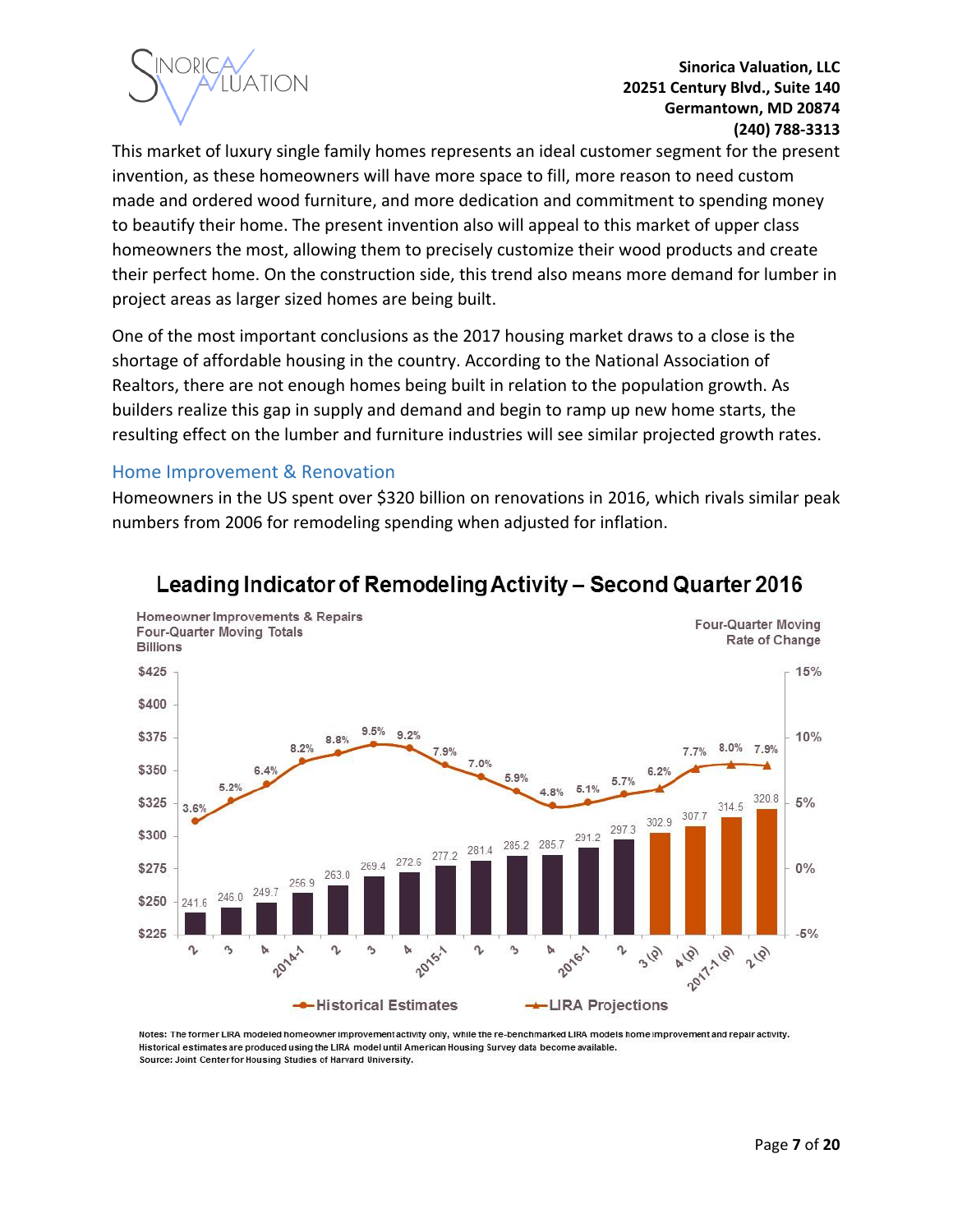

According to the Leading Indicator of Remodeling Activity (LIRA), Home renovations are on the rise and are projected to continue steadily at an average 8% compared to the historical average of 4.9%. In quarter 2 alone of 2017, homeowner improvements and repairs totaled over \$320 billion.



**Total sales of home improvement retailers in the United States from 2008 to 2020 (in billion U.S. dollars)**

© Statista 2017

Home improvement retailers will be a primary target licensee, outlet, and proprietor of the present invention's nodes. Total sales of home improvement retailers reached nearly \$360 billion in 2016 and is projected to keep growing steadily in the coming years, to hit \$422.6 billion in 2020.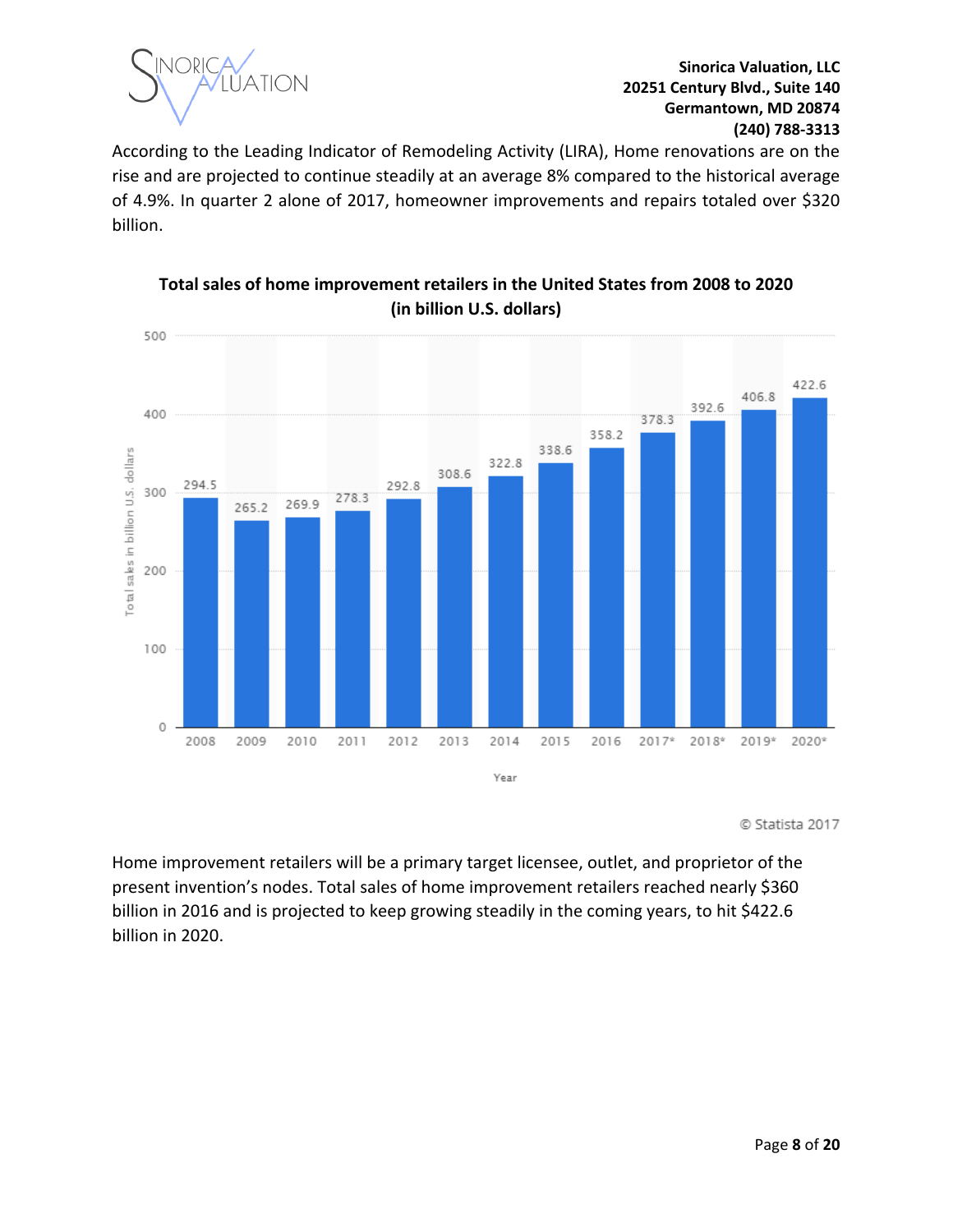



**U.S. improvement and repair expenditure from 2001 to 2015 (in billion U.S. dollars)**

© Statista 2017



<span id="page-9-0"></span>Furniture Industry

Source: Furniture Today/Fung Global Retail & Technology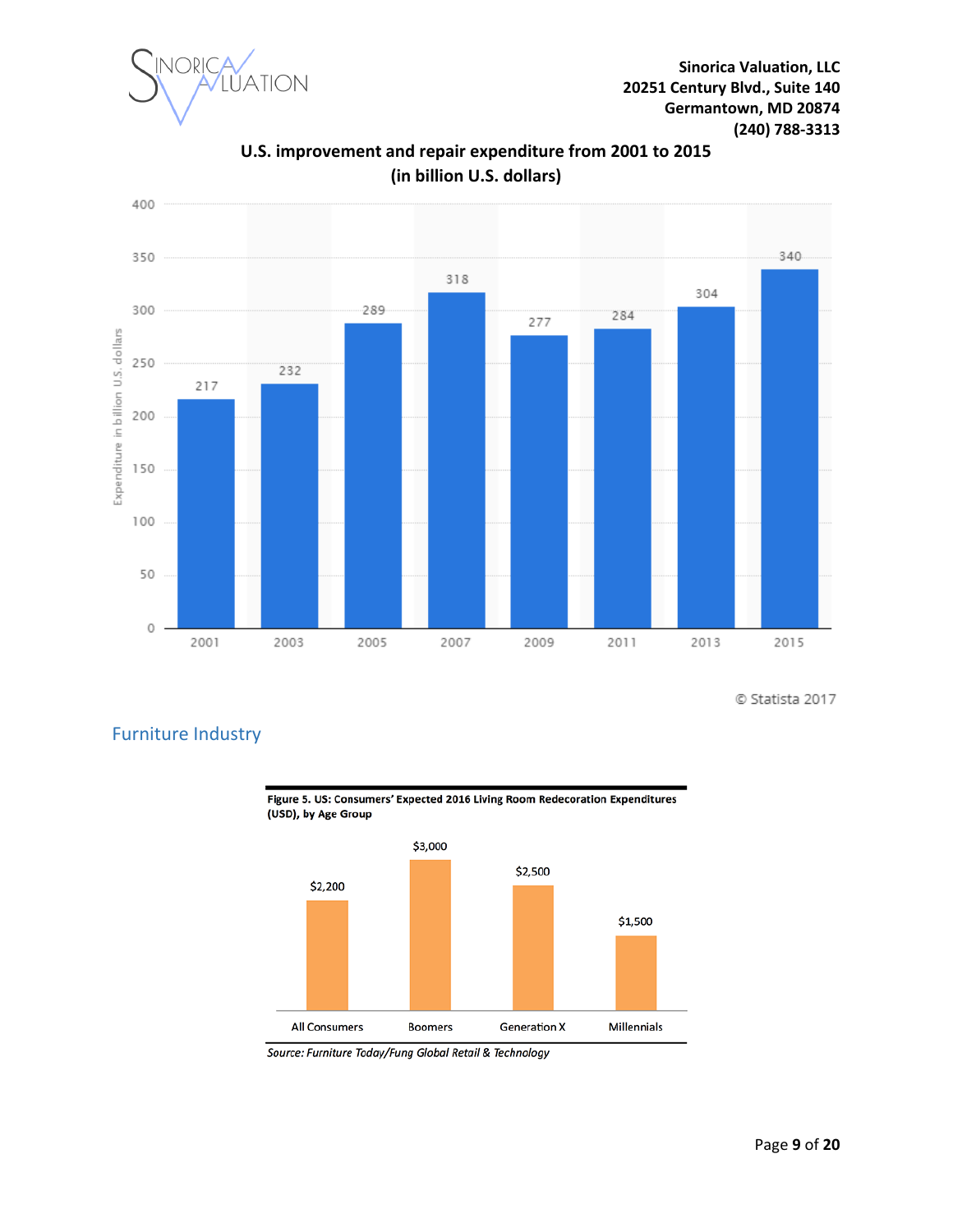



The table above shows the trends of the furniture and home furnishings stores industry compared to other retail sectors, illustrating the upward growth exceeding that of electronics and appliances stores and department stores and generating approximately \$128.4 billion of revenue in 2016.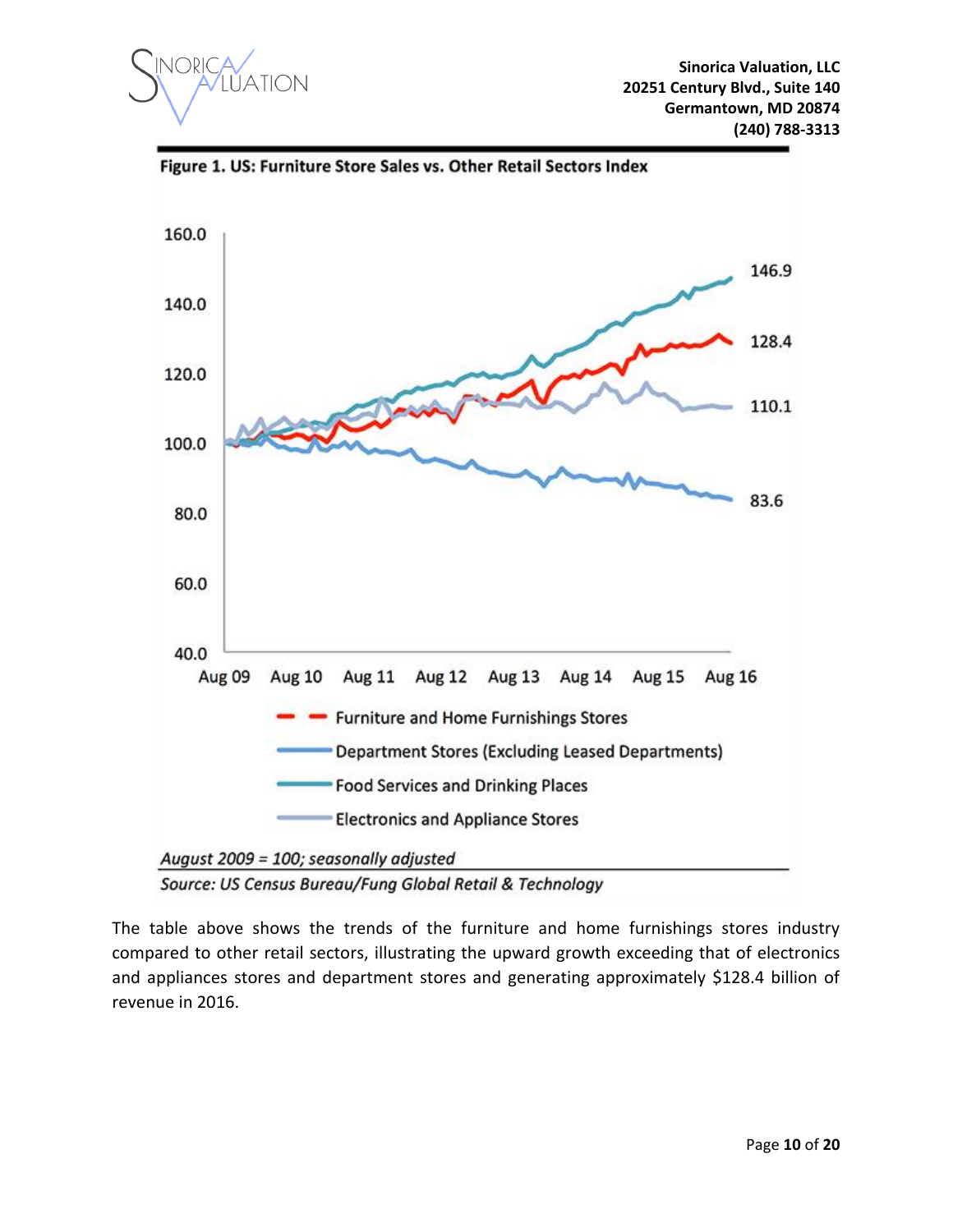

### <span id="page-11-0"></span>Patent Analysis

- 1. Weight Adjustment
	- a. Status
		- Active provisional application
		- Valuation weight adjustment index: **1**

#### b. Patent Term:

- 18 years
- Valuation weight adjustment index: **1.5**

#### c. Claims Scope:

- medium
- Valuation weight adjustment index: **1**

#### d. Reasons for Allowance:

- broad
- Valuation weight adjustment index: **1**
- e. Terminal Disclaimer
	- None
	- Valuation weight adjustment index: **1**

#### f. Invention Alternatives

- none
- Valuation weight adjustment index: **1**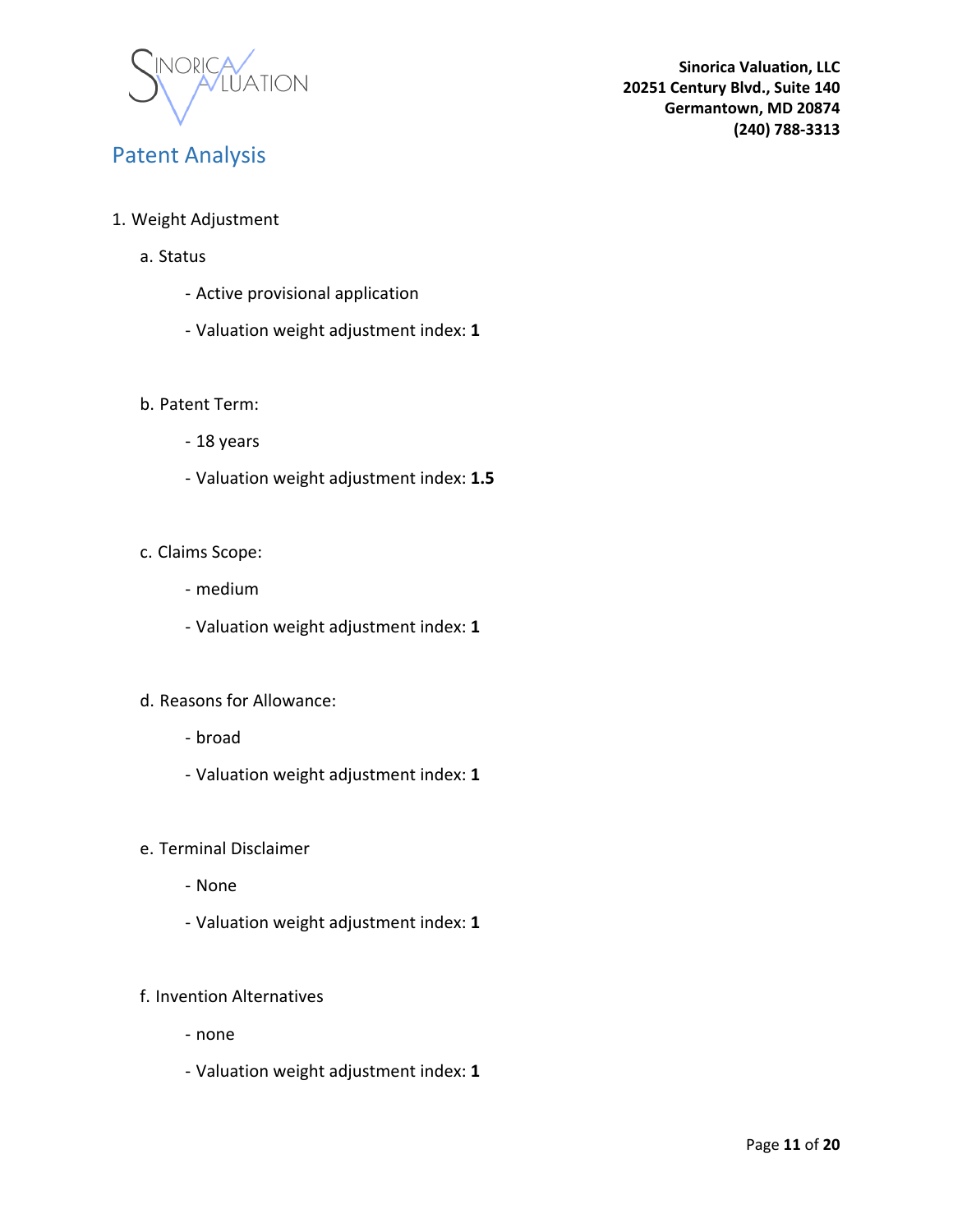

- g. Claim Embodiments
	- Two embodiments (system and method)
	- Valuation weight adjustment index: **1.2**

#### h. Forward Citation

- None
- Valuation weight adjustment index: **1**

#### 2. Analysis

The current invention disclosed a system and a method using the computer aided design functions for fabricating components for wood-based projects. For the system claims, the allowed limitations include not only system components but also the intended use of the components. The patent Examiner failed to invoke the 35 USC 112(f) in order to incorporate the system disclosures as described in the specifications for considerations of the allowability, therefore the functional languages in the claims served no patentability weight. In this regard, it is a benefit to the patentee in obtaining the patent during the prosecutions. However, the system components and the functional languages claimed in the claims must be put into considerations for valuation analysis. This consideration will negatively impact the value of the subject patent because those specific functions offered by the system components further define and limit the scope of the subject patent.

The prosecution history shows no 35 USC 102 rejections were made. It supports the conclusion of the search performed by the undersigned Valuation Analyst that there is no alternative of the current invention. Although there were USC 103 rejections made, however it indicates there is no one single system can perform the same as the current invention.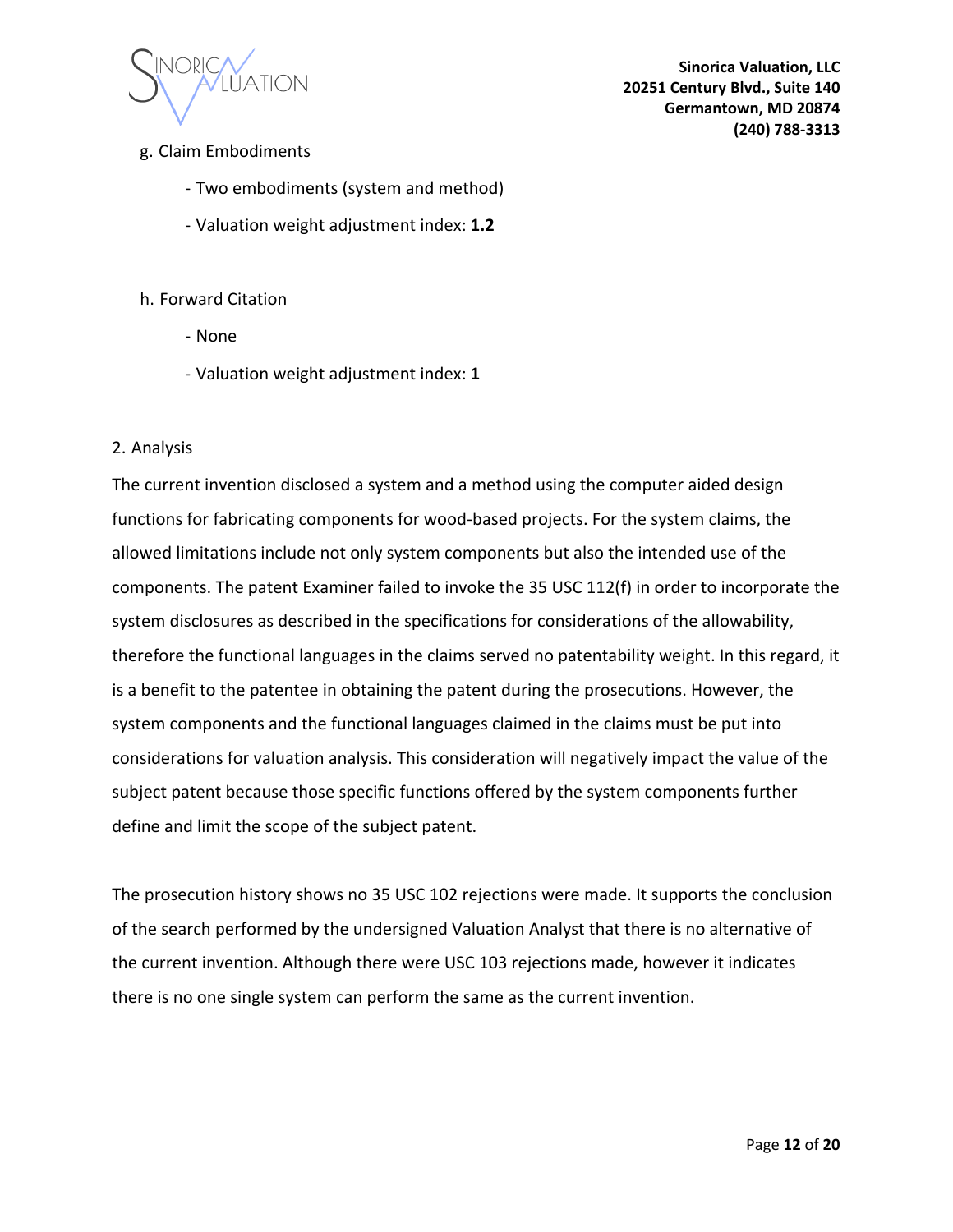

The prosecution shows no double patenting rejections and so there was no terminal disclaimer filed. On the contrary, the patent term is extended for 720 days to compensate the delay by the United States Patent & Trademark office.

In view of the legal analysis, weight factors for adjusting the value of the current patent have been assigned to different valuation factors as described previously. The adjustment to the valuation by these different weight factors from the legal analysis point of view follows.

Overall Weight Adjustment Index (see Appendix I)

 $[(1 + 1.5 + 1 + 1 + 1 + 1 + 1.2 + 1) / 8] = 1.09$ 

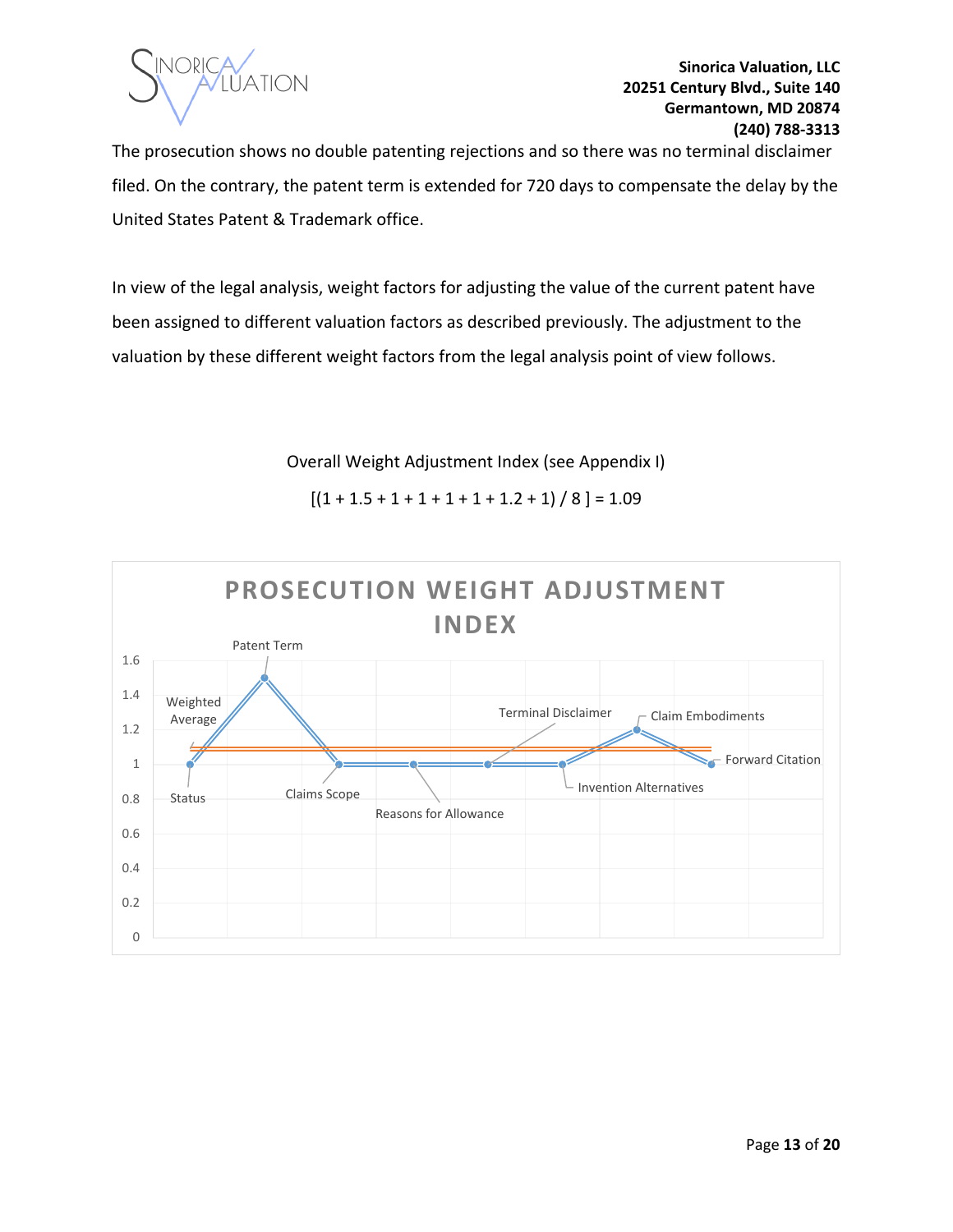

#### 3. Benefits

This invention is a unique and original ordering and fabrication process for wood and lumber products. The ease of use through any internet connected computer or mobile device expands the availability, lowers the costs, and increases the time-to-manufacturer partner stock, original, or custom wood products for the building industry, industry installer, or consumer clients. Namely, the benefits of the invention include the following:

- Increased options, better quality, and lower costs for existing wood product manufacturers.
- Unique order and delivery vehicle for consumers and professional installers and builders
- New profit center (better use of existing inventory) for existing home improvement centers
- User supplied designs with a built-in profit motive to participate
- First of its kind automated cutting precision of wood products for home, business, and industry
- Measurable and quantifiable results for consumers, business partners, clients, and investors

This system holds the potential to disrupt the industry in societally positive ways for all parties involved. Customers will have greater control and customization options over their purchasable wood products. Retailers will enjoy improved efficiency through reduced waste, more customer data to help increase conversion and sales, a multitude of new revenue opportunities, and the ability to provide better products, better product selections, and a more inclusive ordering experience for the customer. In implementing this system, an entire marketplace is also created wherein the library of designs can be openly contributed to by anyone, opening up possibilities for any individual to be a professional designer. And in doing so, this creates revenue potentials for the designers as well as for the patent holders in the form of commissions, revenue sharing, or license agreements.

Further, worth noting is the fact that there are no direct competitors existent in the marketplace today. The patented solution, methodology, and business model of this product introduces a completely new and unrivaled system. Current alternatives in the industry involve basic metal and wood cutting and only in some limited applications, assembly. However, none offer the entre cutting, milling, drilling, planning, and labeling in one easy solution and certainly not on the same level of quality, nor assembly drawings, nor the ability to parse orders for priority or inventory availability as well.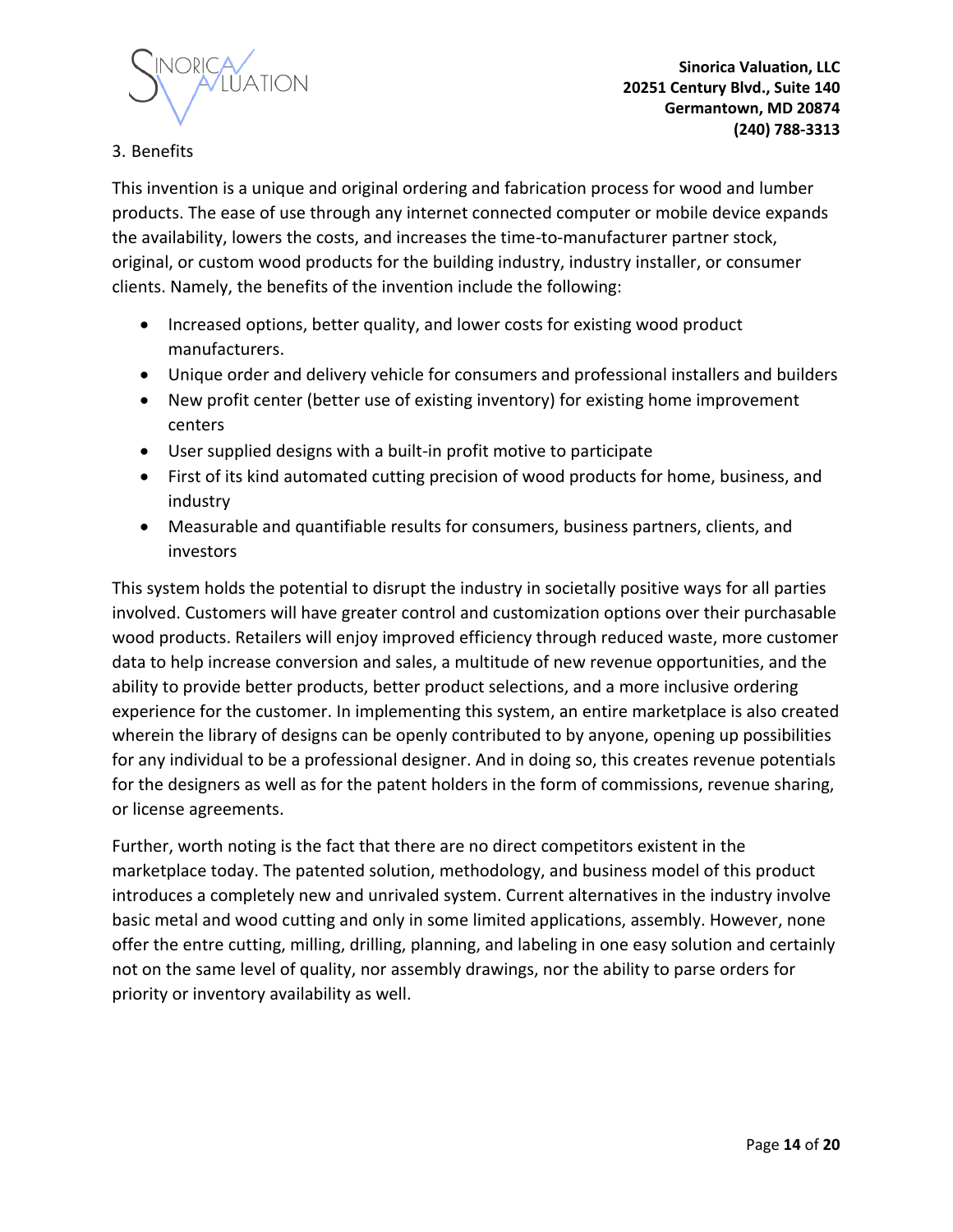

#### 4. Market Opportunity

In summary, the present application has numerous possibilities of revenue and profit generation, primarily subtly hidden within the sales of accessories, related services, and other products and services which will derive from the primary product being sold along with leasing fees, training expenses, revenue sharing agreements, and much more. As an example, use of the system will create opportunities to upsell delivery and installation services at additional fees, generating much higher profit margins for the retailers compared to the low margin sales of physical lumber products due to the material costs. Further, as the invention successfully commoditizes skill, a marketplace and library will develop to allow virtually any person to become a designer or home improvement contractor. An open marketplace for custom made designs to be licensed will further crowdsource the most efficient designs and generate more revenue opportunities.

Based on the various presented market potential and growth trends, it is assumed that the invention will penetrate 20 stores in year 1 at a conservative \$200 license fee per hour and 8 hours per day. Excluding node set up and equipment costs, operating expenses are projected to total 30% of revenues for a year 1 net profit of over \$1.4 million. Node set up is projected to be approximately \$300,000 each. After year 1, market penetration is expected to allow the business to grow at an average 35% each year in line with predicted consumer patterns and industry growth reaching total annual profits of over \$237 million and over 3000 nodes and stores by year 18. Using the total combined revenue and profit projections over these 18 years of remaining patent life, the net present value (NPV) of this patent is \$769.6 million using a discount rate of 10%, a useful patent life of 18 years remaining, and after applying the patent analysis weight adjustment.

### <span id="page-15-0"></span>Patent Valuation

Considering the analyses above, the value of the current patent is estimated at **\$769.6 million**

# Final Patent Valuation: **\$769.6 million**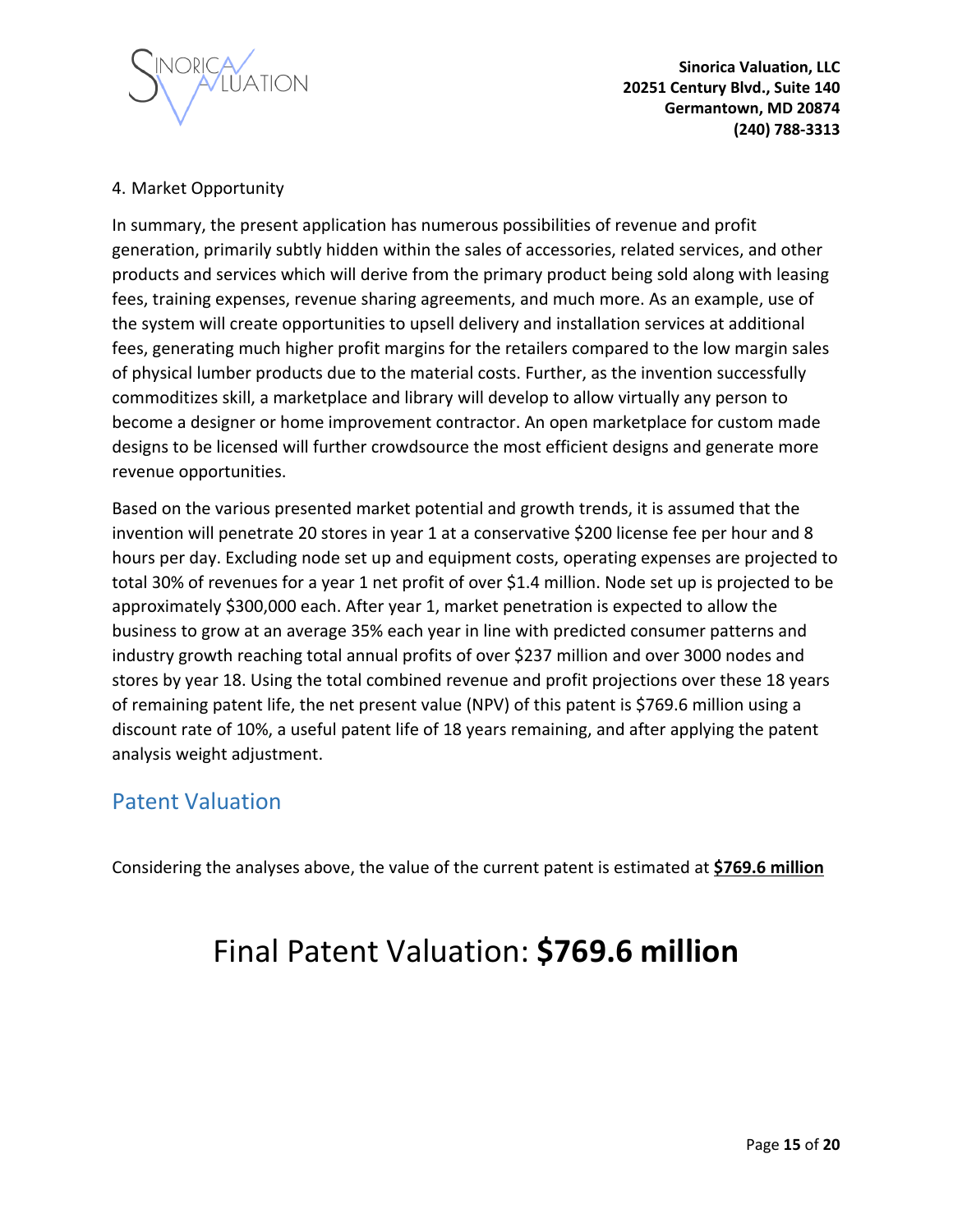

### <span id="page-16-0"></span>Appendix I – Weight Factors

Various legal factors from the patent prosecutions have been analyzed and considered as described above. Each factor is assigned with a valuation weight index for adjusting the final value. The factors, significance, and its weight index are listed as follow.

| <b>Prosecution Factor</b> | Weight Index                 | Significance                                                                                                                                                        |
|---------------------------|------------------------------|---------------------------------------------------------------------------------------------------------------------------------------------------------------------|
| Patent Term (remaining)   | $\bullet$ > 12 years: 1.5    | The more remaining term the more value of the                                                                                                                       |
|                           | $\bullet$ > 8 years: 1       | patent. The closer to the end of the patent term,<br>the less value will be because other parties may<br>wait for the term to be expired for producing the<br>same. |
|                           | $\bullet$ > 4 years: 0.5     |                                                                                                                                                                     |
|                           | • $1 - 3$ year: 0            |                                                                                                                                                                     |
| Claim Scope               | $\bullet$ broad: 1.5         | The number of limitations represents the scope of<br>the claim of a patent. The lesser limitations of a<br>patent the broader of the scope of a patent which        |
|                           | - (< 50 limitations)         |                                                                                                                                                                     |
|                           | · medium: 1                  | covers more by the patent.                                                                                                                                          |
|                           | $-(50 - 100$ limitations)    |                                                                                                                                                                     |
|                           | $\bullet$ Narrow: 0.5        |                                                                                                                                                                     |
|                           | - (> 100 limitations)        |                                                                                                                                                                     |
| <b>Claim Embodiments</b>  | • Three (3) embodiments: 1.5 | Different embodiments may be included in a<br>design patent.                                                                                                        |
|                           | • Two (2) embodiments: 1.2   |                                                                                                                                                                     |
|                           | • One (1) embodiments: 1     |                                                                                                                                                                     |
| Invention Alternative by  | $\bullet$ None: 1            | Different inventions may produce the same result                                                                                                                    |
| end result                | • Same result with different | by implementing different mechanism<br>or                                                                                                                           |
|                           | features: 0.5                | processes. From a user's point of view, the end<br>result may be the only requirement and do not                                                                    |
|                           |                              | care about the mechanism or processes unless                                                                                                                        |
|                           |                              | mechanism<br>the<br>becomes<br>or<br>process<br>a<br>requirement.                                                                                                   |
| <b>Forward Citation</b>   | $\bullet$ None: 1            | A "forward citation" means the subject patent is                                                                                                                    |
|                           |                              | cited by the patent examiner as a reference                                                                                                                         |
|                           |                              | during<br>prosecutions<br>of<br>another<br>patent                                                                                                                   |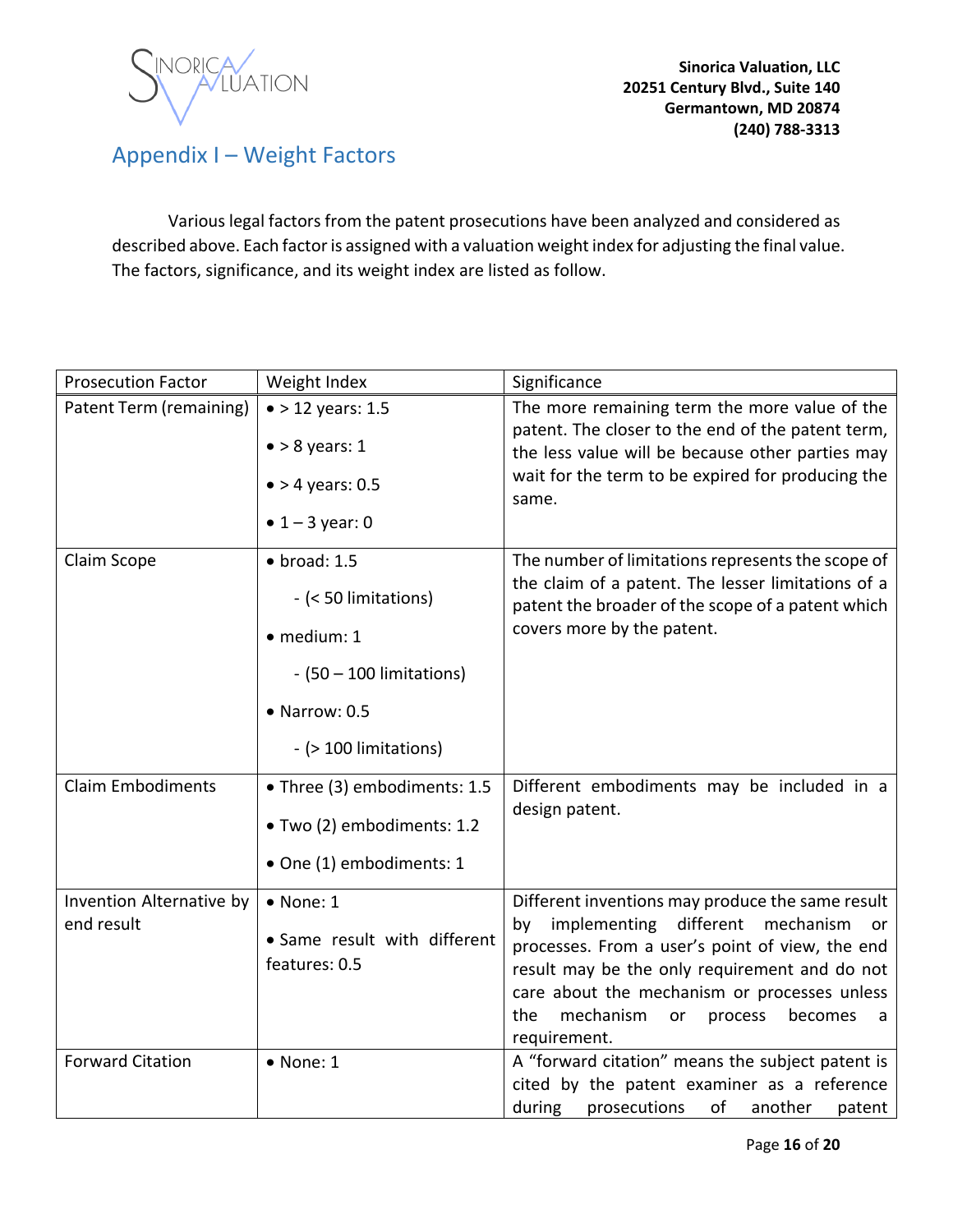

|                            | • Yes: 1.25                                                                | application. It represents the significance of the<br>subject patent in the industry.                                                                                                                                                                                                                                                                                                     |
|----------------------------|----------------------------------------------------------------------------|-------------------------------------------------------------------------------------------------------------------------------------------------------------------------------------------------------------------------------------------------------------------------------------------------------------------------------------------------------------------------------------------|
| <b>Terminal Disclaimer</b> | • Yes:<br>subject<br>the<br>to<br>remaining patent term<br>$\bullet$ No: 1 | When the Terminal Disclaimer is filed on the<br>record, the subject patent is essentially same as<br>the copending patent or patent application and its<br>patent term ends at the same time with the<br>copending patent. Therefore, when a Terminal<br>Disclaimer is filed the subject patent itself has no<br>additional value and is subject to the value of the<br>copending patent. |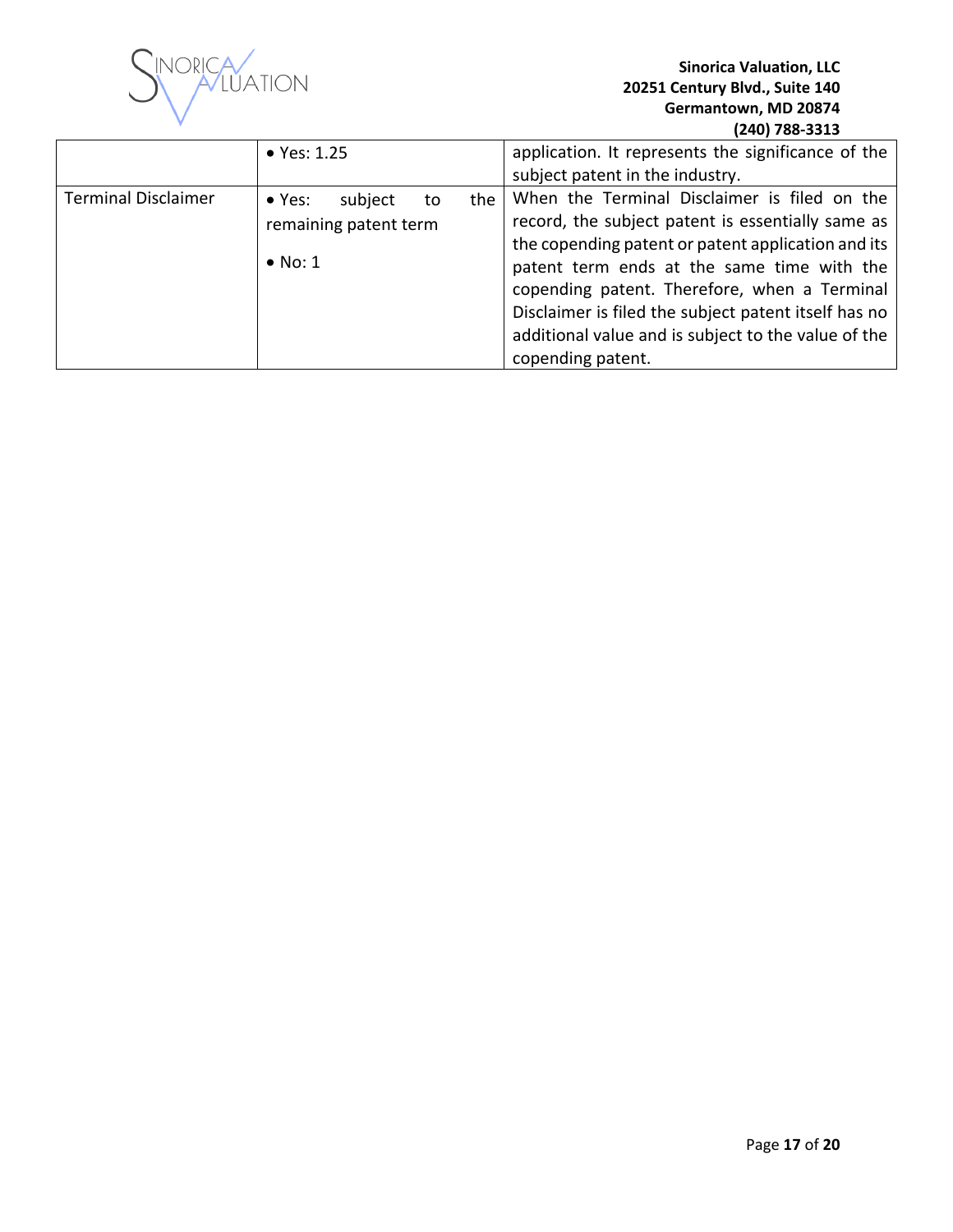

### <span id="page-18-0"></span>Appendix II – Limitation Tree

- \* System Claim
	- an integrated system
		- fabricating components for a customer's selected wood-based project
		- at least one computer
			- $\bullet$  providing an interface with a consumer to input inquiries and design choices directed to a project having at least one component to be machined in a tandem machine system in which a wood-based project component can be fabricated, regardless whether the component is based on dimensional stock or on sheet material stock, said customer interacting with either a database showing previously-designed projects for implementation using said tandem machine or a CAD (Computer Aided Design) module to develop a new project or a modification of a project in said database
		- a tandem machine system
			- ◆ a first machine
				- $\lambda$  executing machining requirements for wood-based sheet stock
				- $\overline{\phantom{a}}$  a support frame
				- $\blacktriangle$  a plurality of backing plates
					- o supported by said support frame
					- o supported to be slightly backward leaning
				- $\blacktriangle$  a plurality of rollers
					- o along a base of said first machine
					- $\circ$  upon which a sheet of material can slide substantially along a longitudinal axis of said first machine
				- $\blacktriangle$  a plurality of clamping rollers
					- $\circ$  along a top of said first machine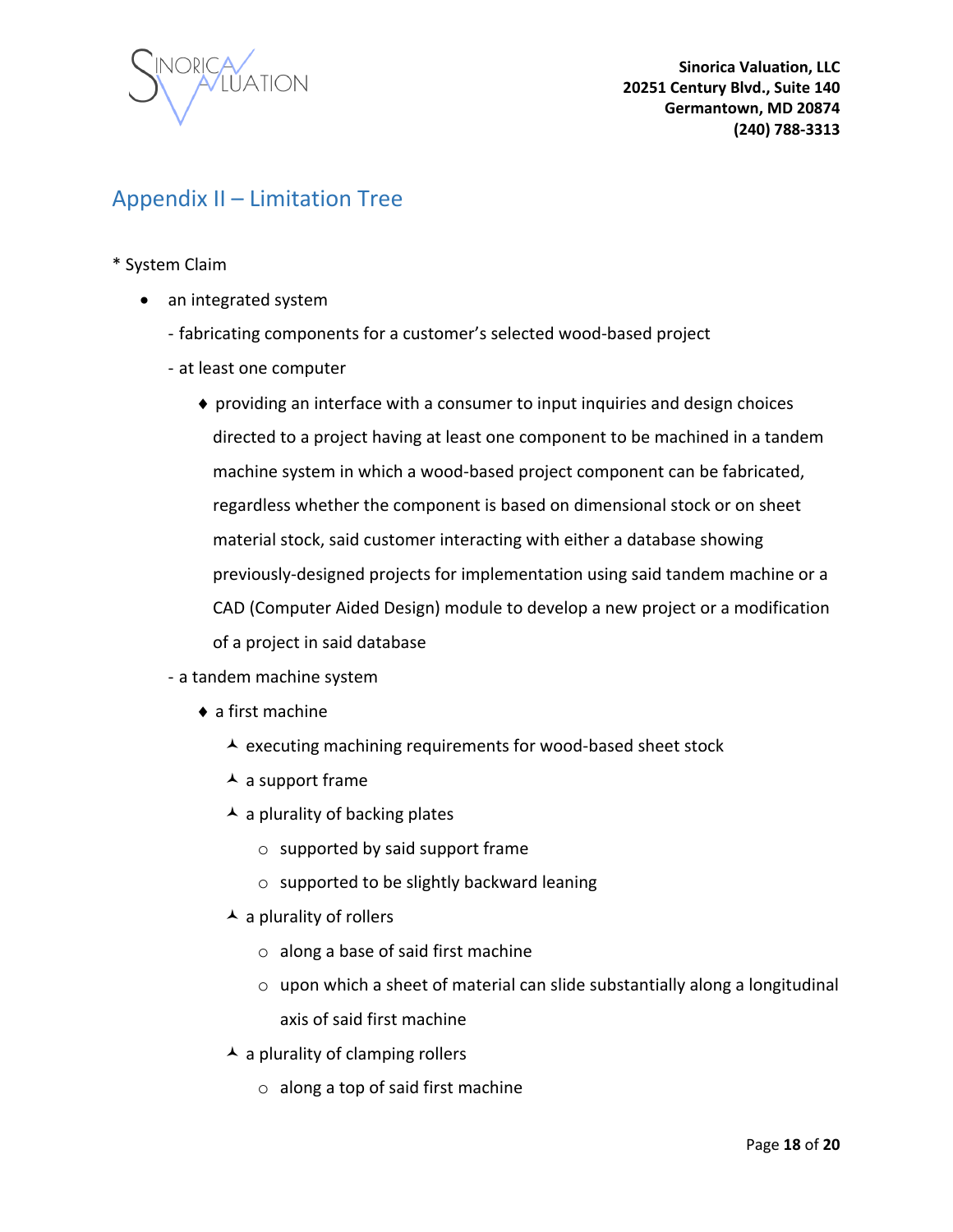

- o clamping said sheet of material firmly to said plurality of rollers along the base
- $\overline{\phantom{a}}$  at least two rotating yoke assemblies
	- o can be selectively rotated into a position to hold said sheet of material against said backing plates
	- o servo-controlled manipulator rollers for selectively moving said sheet material along said plurality of rollers in either a forward direction or a reverse direction
- $\overline{\phantom{a}}$  an upper horizontal guide rail
	- o mounted on said support frame substantially along said longitudinal axis
- $\overline{\phantom{a}}$  a lower horizontal guide rail
	- o mounted on said support frame substantially along said longitudinal axis
- $\overline{\phantom{a}}$  at least two vertical guide rails
	- o interconnected together and movably attached between said upper and lower horizontal guide rails
	- o selectively movable as a unit along said longitudinal axis, along said upper and lower horizontal guide rails, using servo-controlled actuators
- $\blacktriangle$  a moveable tooling platform
	- o movably attached to said at least two vertical guide rails
	- o selectively movable in a direction perpendicular to said longitudinal axis, along said at least two vertical guide rails, using servo-controlled actuators
- $\overline{\phantom{a}}$  selectively controlled via the set of instructions for cutting, shaping, and forming of wooden components for said tandem machine system to fabricate the customer's final selection, thereby providing an end-to-end integrated system that is completely integrated to selectively permit the customer to consider different options for an intended project and to have all wood-based components of the intended project fabricated and ready to be picked up at a specific location